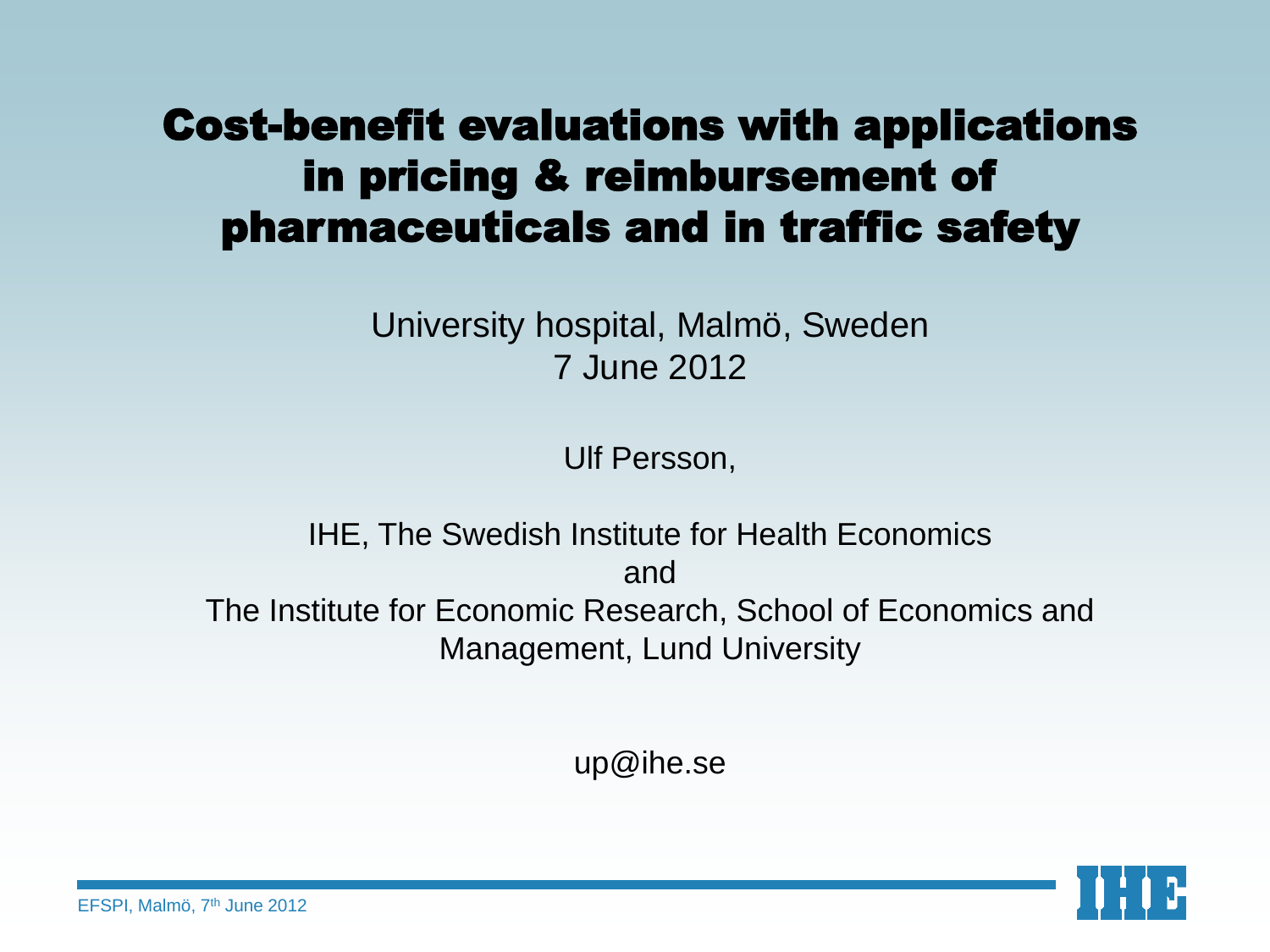### **Outline**

- 1. Health economic analysis decision-making
- 2. Transport sector
- 3. Health care sector
- 4. The link between transport and Health care sectors
- 5. Discussion– policy implication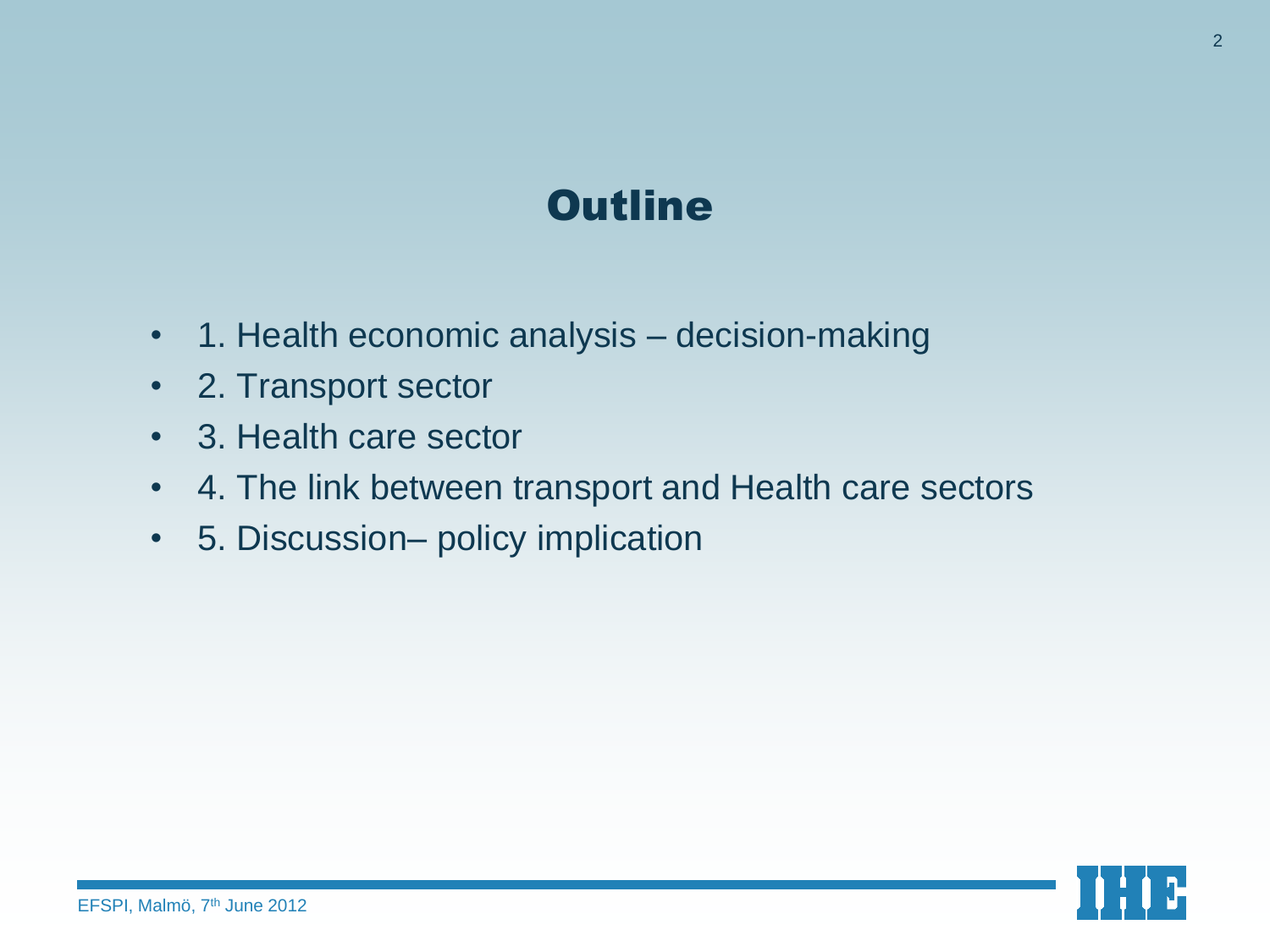### 1. Health Economic Analysis – Decisionmaking

#### • Transport

- Infrastructure investments and traffic safety measures
- Large projects political decisions, small projects expert decisions
- Implementation with relatively good compliance

• Health Care

- Decisions on price of pharmaceuticals and volumes of patients treated, treatment guidelines
- "Equity aspects" are important and multi-criteria analysis is used
- Decisions with "arm lengths" approach
- Compliance is an issue and results in "post code" prescription

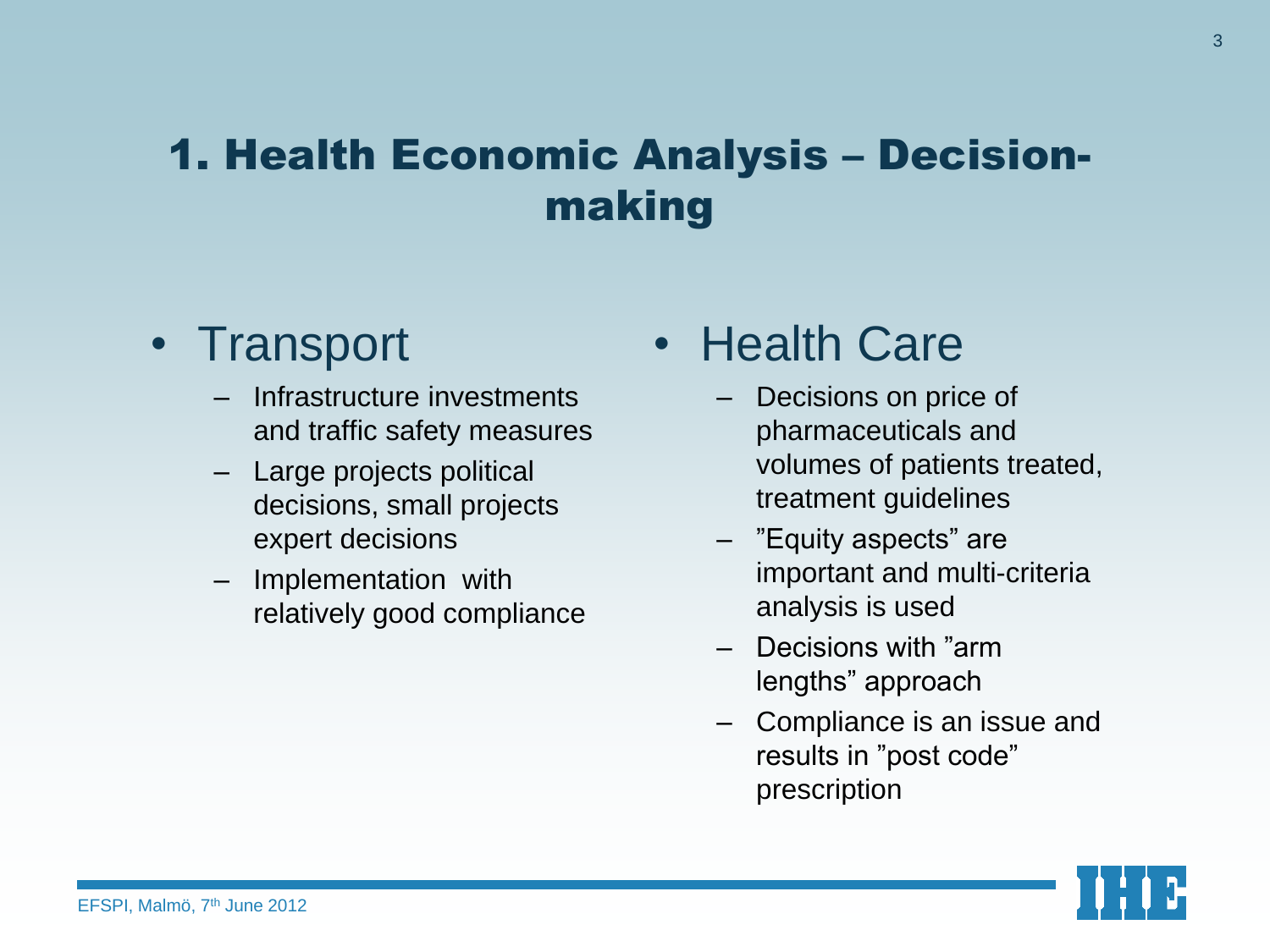#### Health economic analysis

#### From "closed" to "transparent" resource allocation

- Transport sector
	- The UK in the 1960 (Dept. of Transport)
	- Sweden in the 1970 (Swedish National Road Adm.)
- Health care sector
	- The UK 1999 (NICE)
	- Sweden 2002 (LFN)

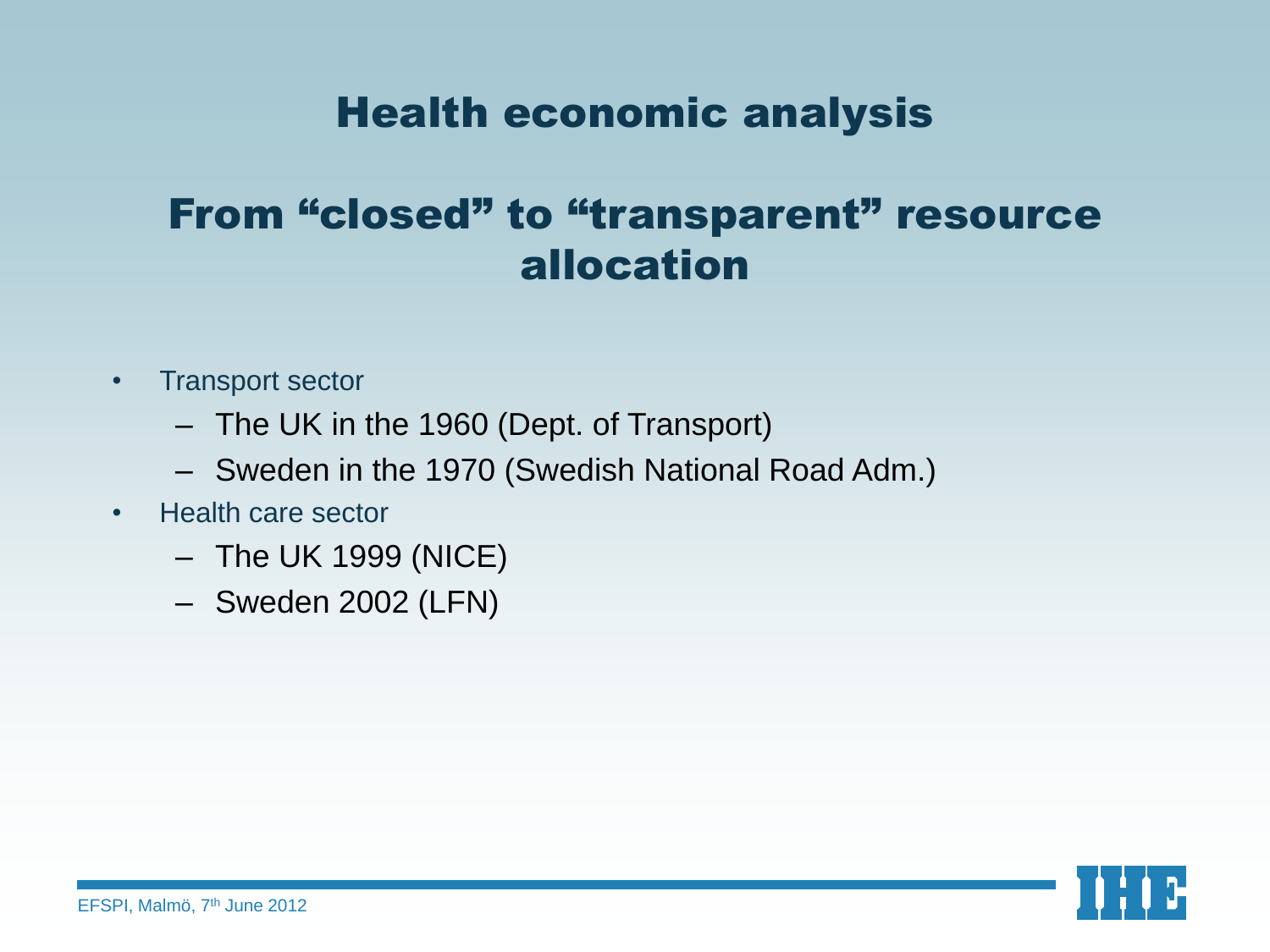#### 2. Transport sector Consequences and their values

- Travel time savings
- Safety gain
- Transportation costs
- Infrastructure costs
- Etc

All compared within the same index, i.e. SEK,  $\epsilon$ , \$,

Cost-Benefit analysis

#### Market prices and experimental methods

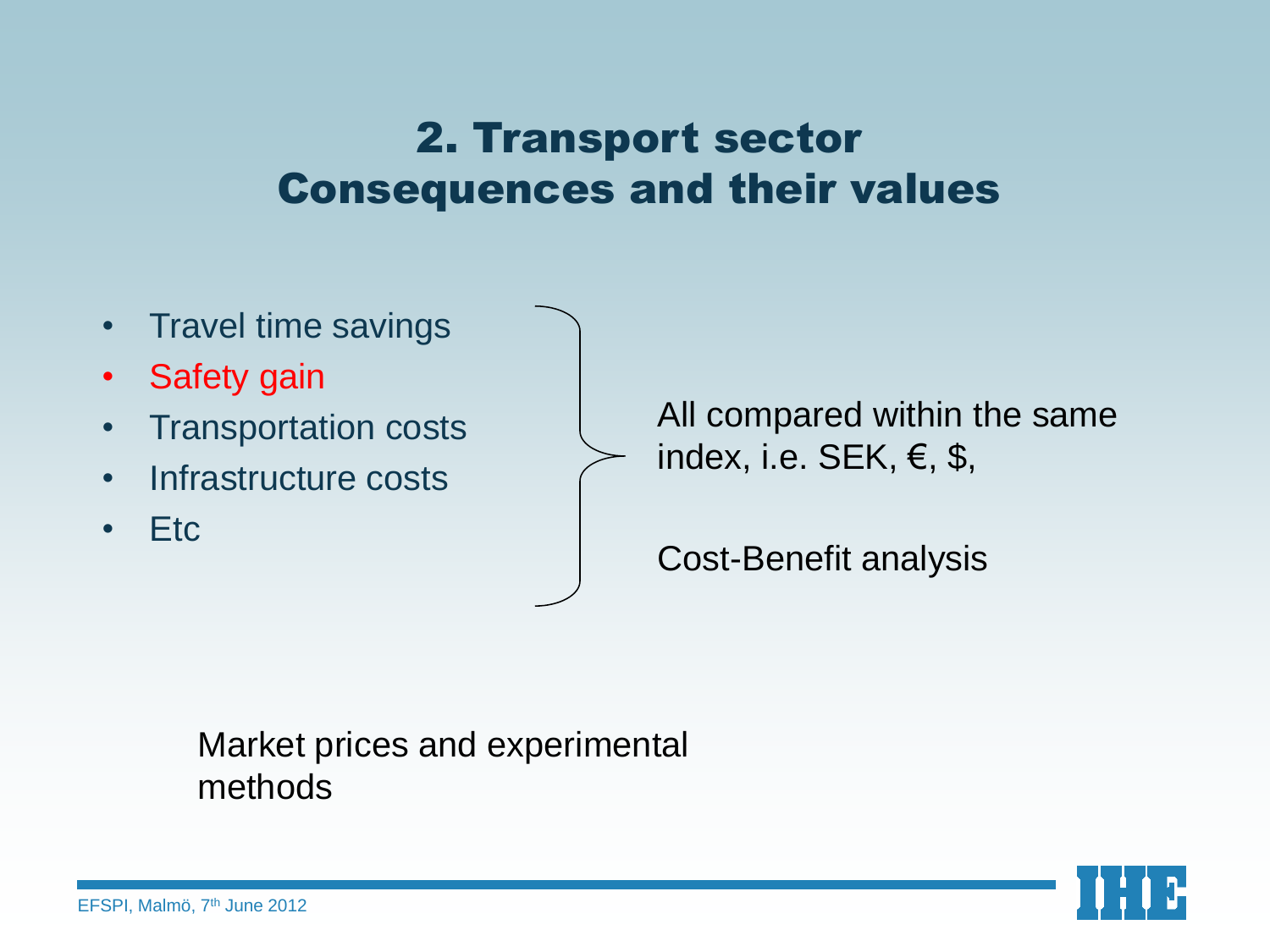### Value of Safety The Value of Risk Reduction in transport

- How many road traffic fatalities in a population of 100,000?…….
- Estimate your own risk (as  $X$  in  $100,000$ )?…….
- What would you pay, at maximum, to reduce your own risk of fatal road accidents by 50 % in a year? SEK……..



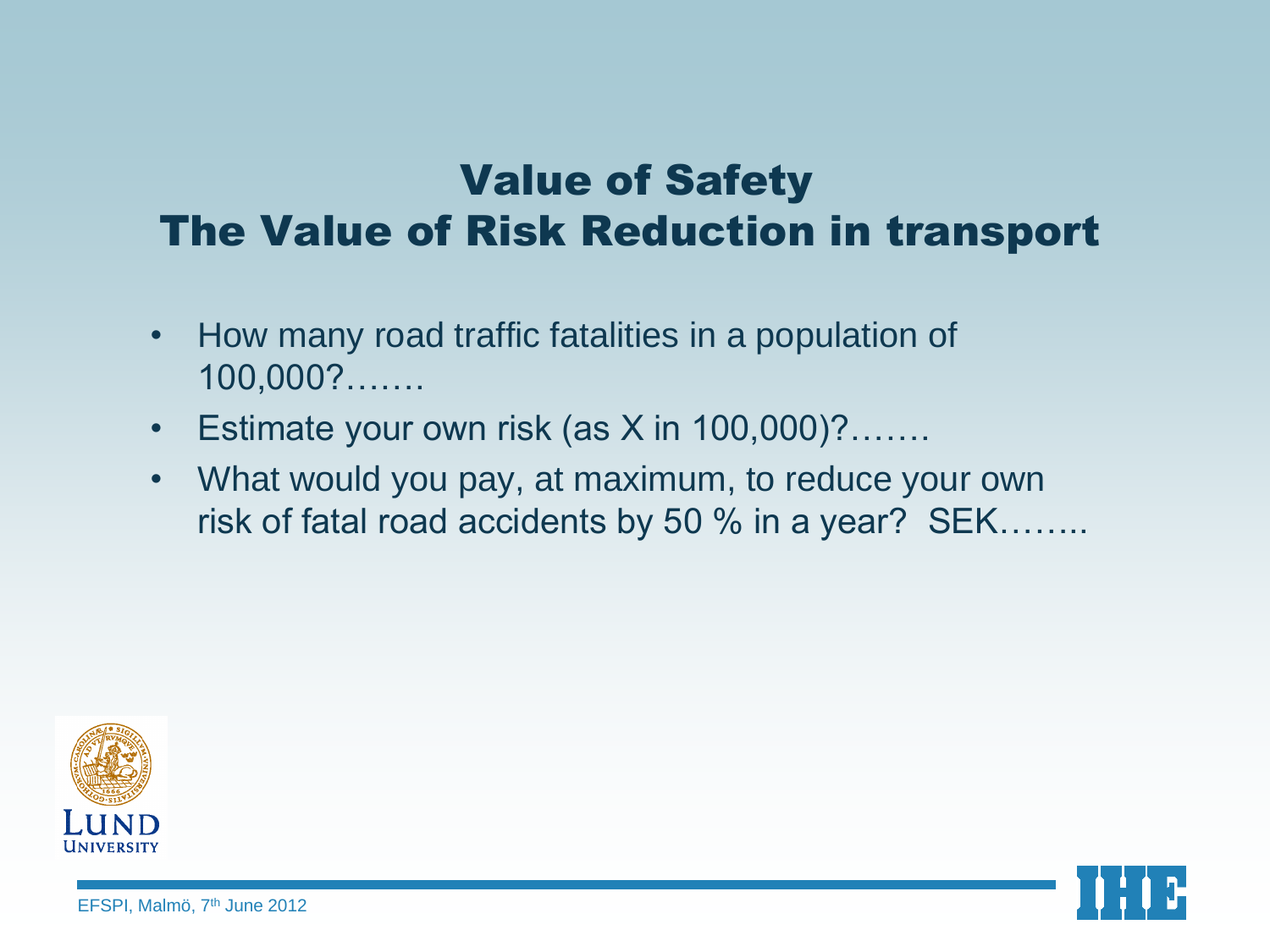### Value of Risk Reduction Value of Statistical Life (VSL)

- Initial risk (p) 10 in100,000. Risk reduction  $(\Delta p)$  5/100,000
- Average WTP per individual SEK1200
- Value of a statistical life (VSL) is then  $WTP/\Delta p = SEK$ 1200/5/100,000=SEK 24.0 millions



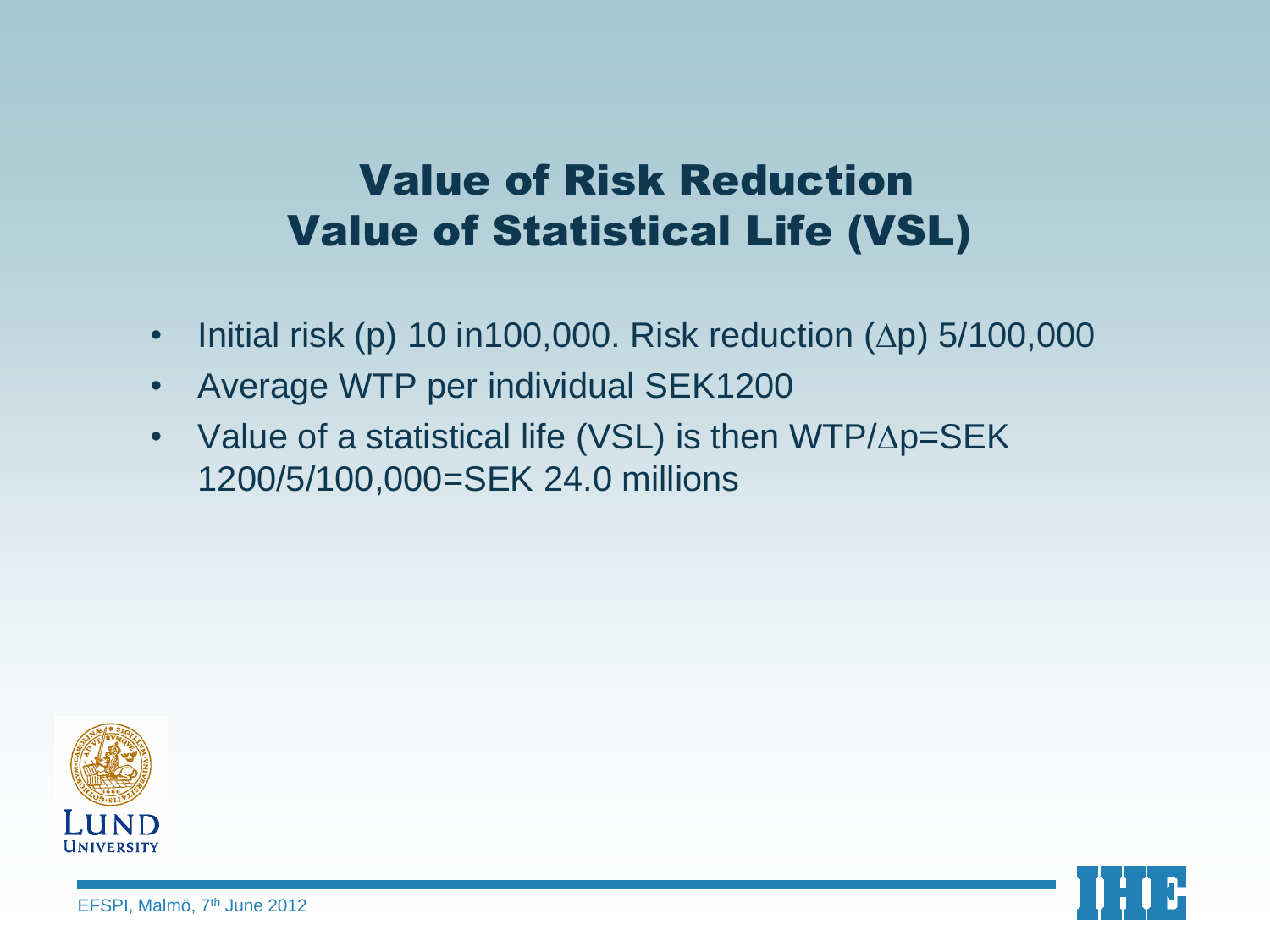#### Cost per fatality & Value of Statistical Life (VSL) PPP adjusted 1999 USD, Official values for use in C/B-analysis





#### Source: Trawén et al, AAP (2002)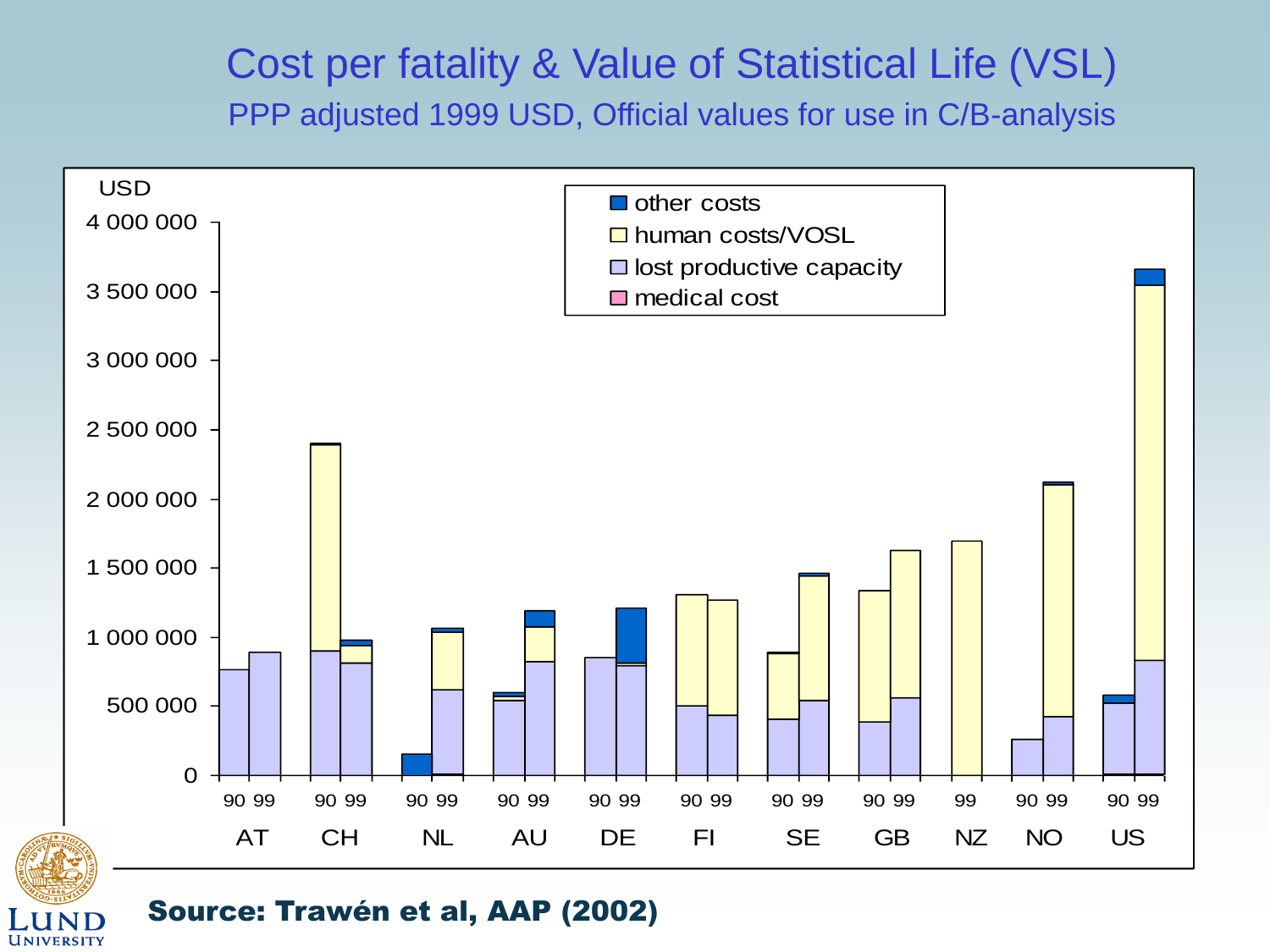## Costs per Casualty Thousands SEK, Current Prices

|                                    | 1985  | 1990  | 1993   | 1997   | 1999   | 2001   |
|------------------------------------|-------|-------|--------|--------|--------|--------|
| Fatality                           | 4,200 | 7,200 | 12,100 | 14,200 | 14,300 | 17,511 |
| Severe<br>injury                   | 600   | 1,050 | 2,250  | 2,600  | 2,600  | 3,124  |
| Slight<br>injury                   | 40    | 70    | 95     | 150    | 150    | 175    |
| Property<br>damage<br>$\gamma$ nly | 9     | 12    | 15     | 13     | 13     | 13     |



UNIVERSITY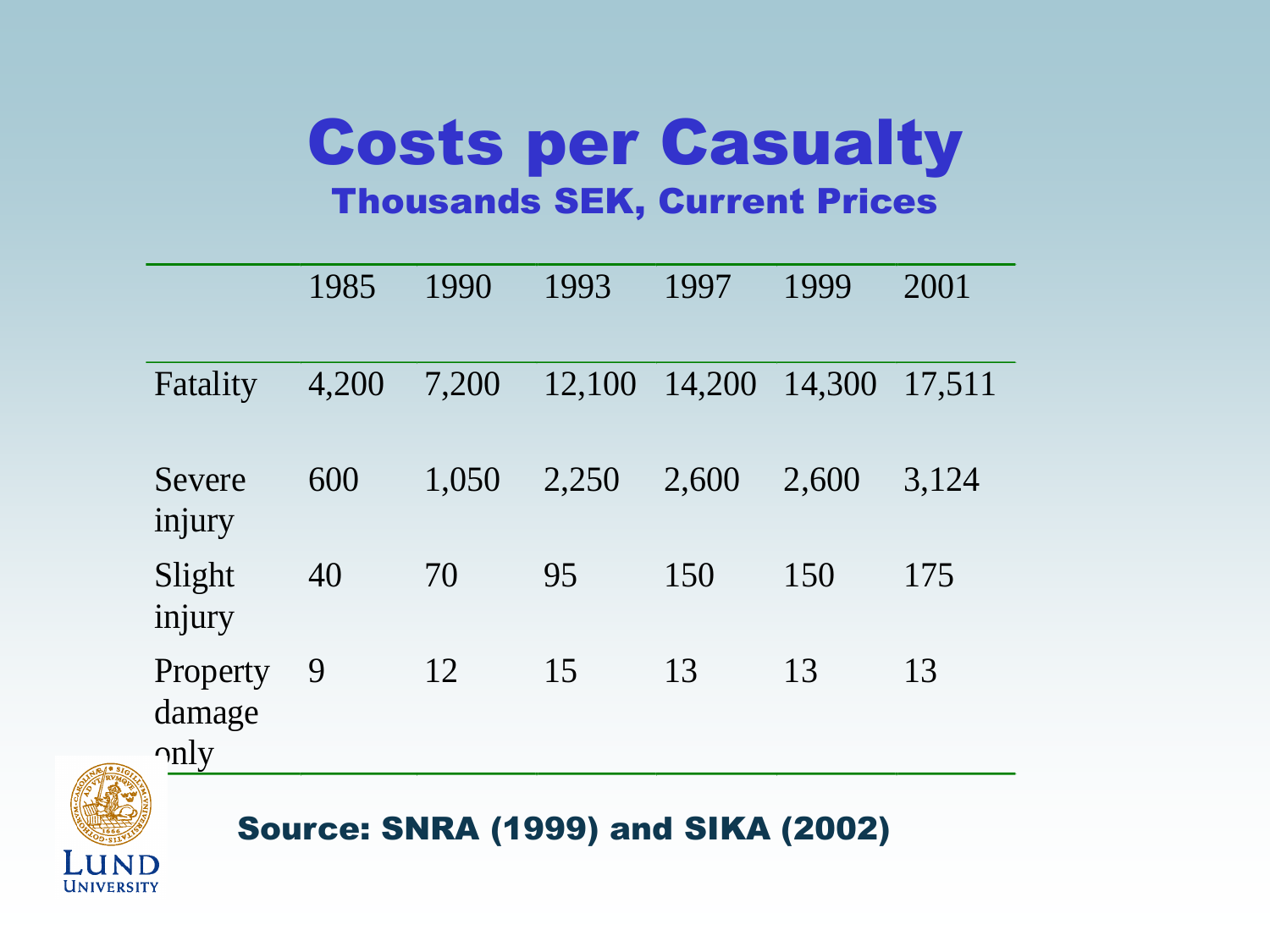#### The Swedish traffic safety program evaluated

| <b>Traffic safety measure</b>                        | <b>Cost per fatality avoided,</b><br>million SEK, 2006 prices |  |  |
|------------------------------------------------------|---------------------------------------------------------------|--|--|
| Pedestrian underpassings                             | 0.5                                                           |  |  |
| Barriers between driving lanes                       | 2.5                                                           |  |  |
| Snow and cleaning of pedestrain<br>and bicycle lanes | 5.9                                                           |  |  |
| <b>Roundabouts</b>                                   | 8.1                                                           |  |  |
| Highway with separate lanes                          | 16.0                                                          |  |  |
| Traffic signals in build up areas                    | 32.6                                                          |  |  |

Source: TFB & VTI research nr 7, 1991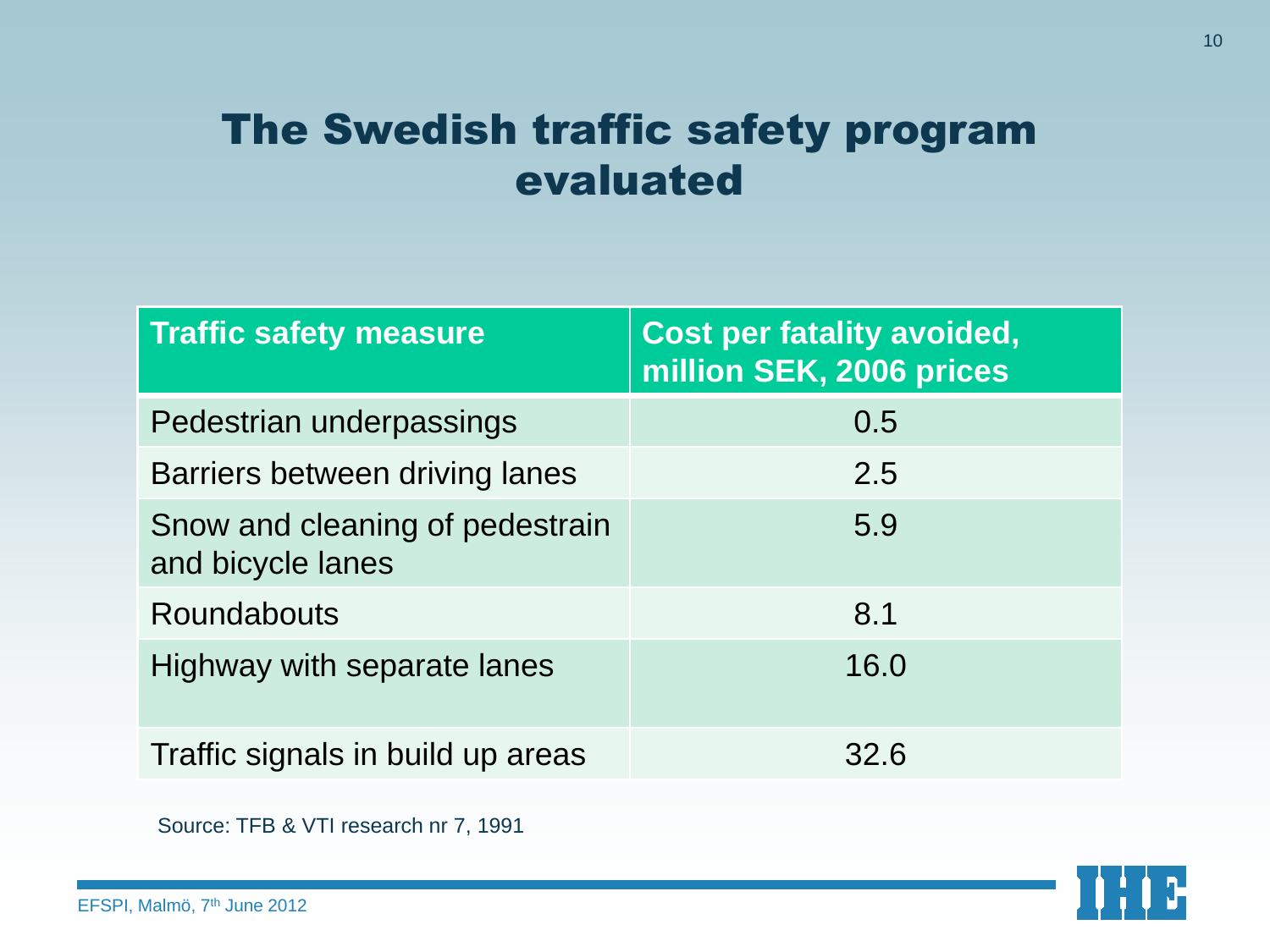#### 3. Health Care sector Consequences and their values –

- Pharmaceuticals
- Outpatient care
- Inpatient care
- Home care
- Productivity loss
- Life expectaincy
- Quality of life

Market prices; SEK, €, \$

QALYs, Experimental methods

Cost-effectiveness analysis

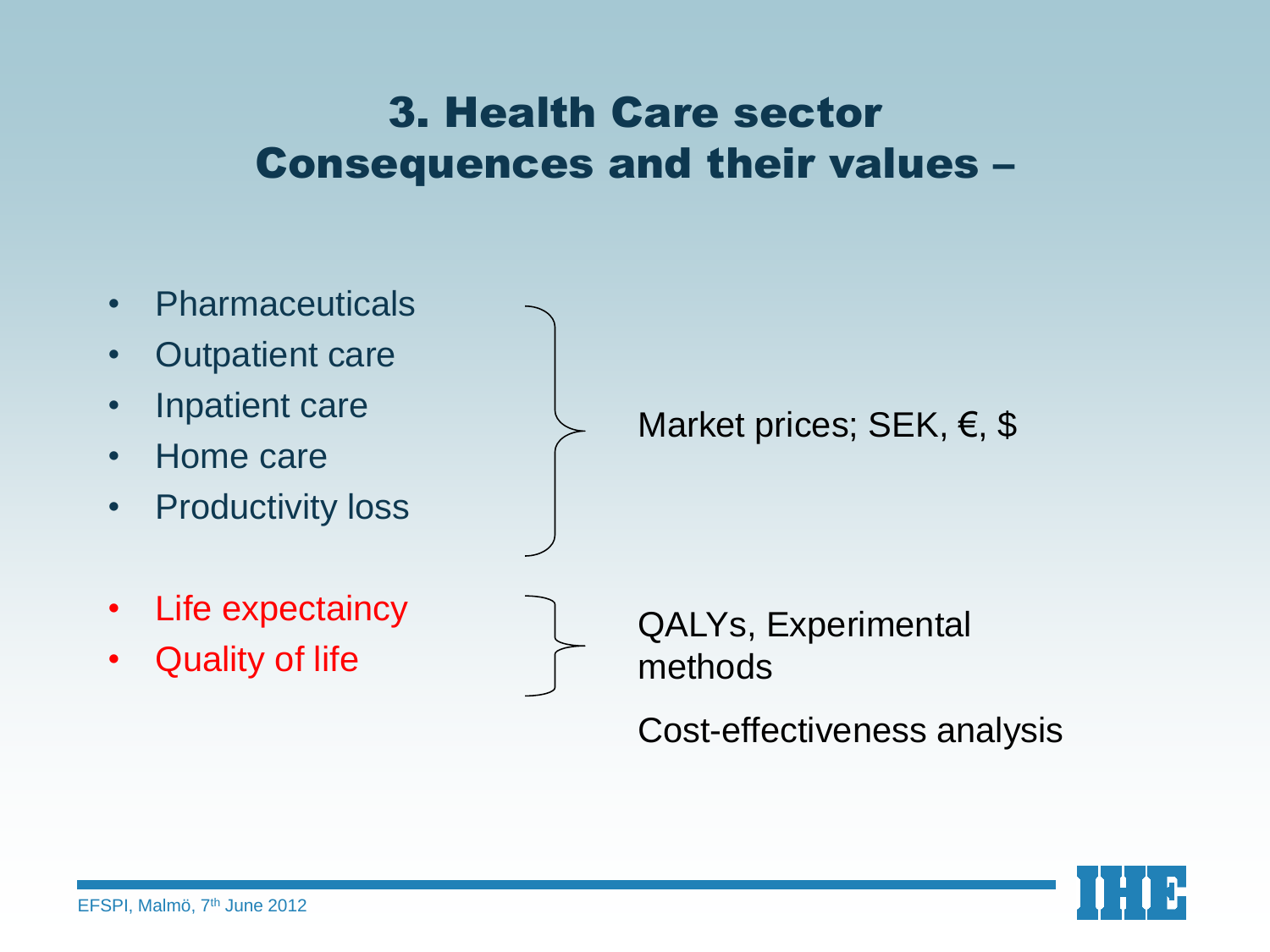#### Cost-effectiveness analysis



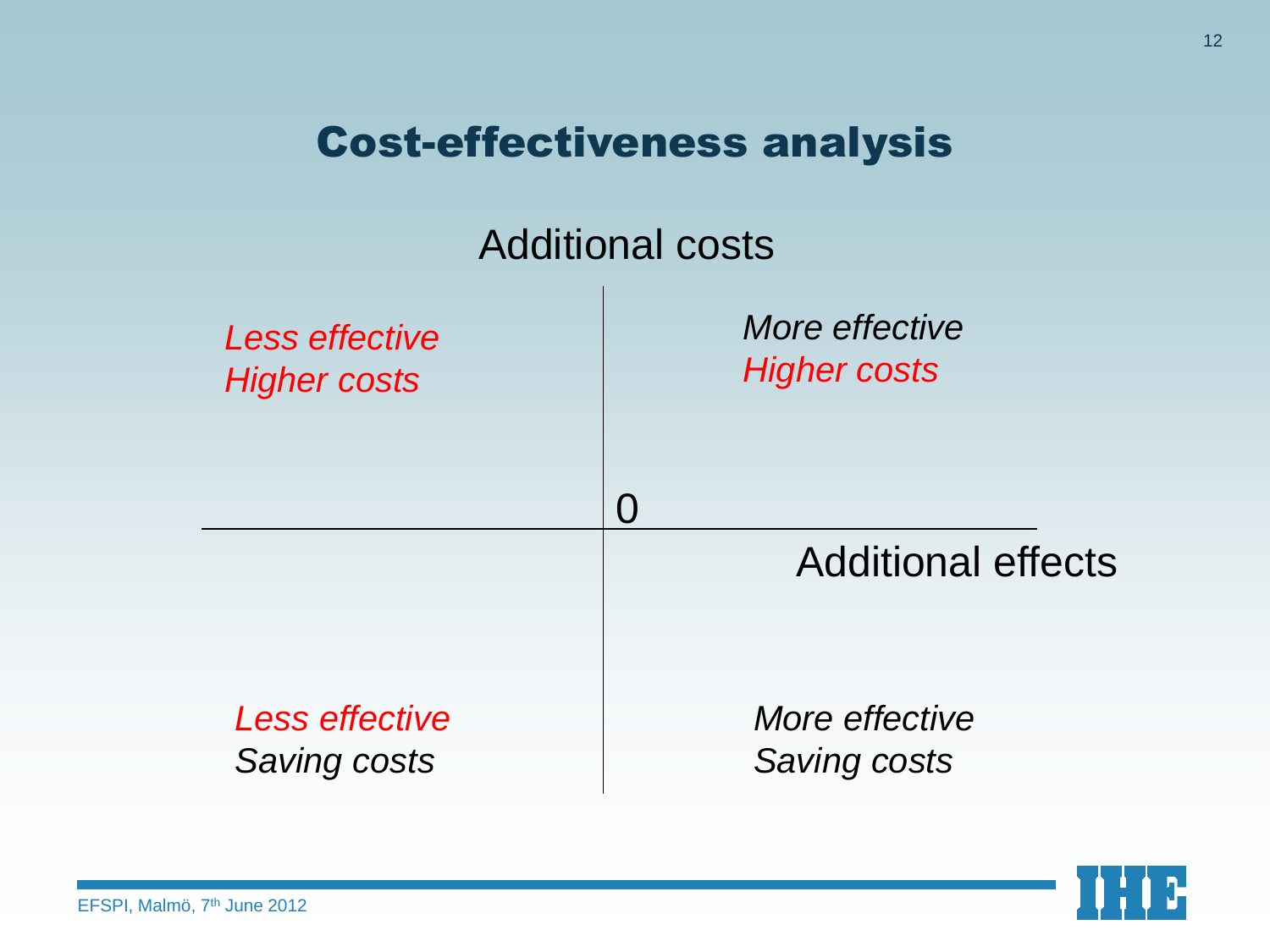#### Cost-Effectiveness Analysis



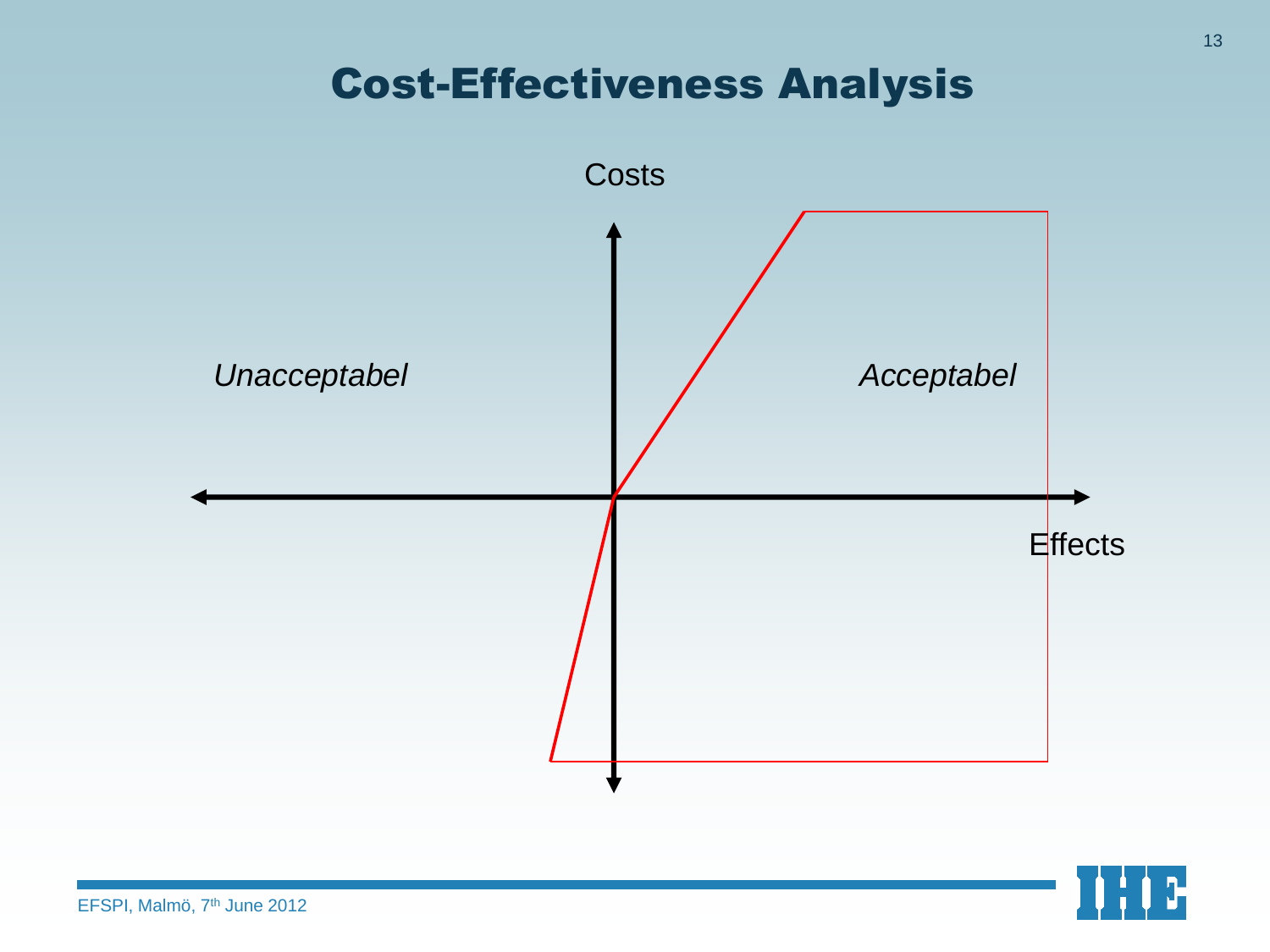### A threshold value

### National Institute for Clinical Excellence (NICE) and its value judgments





EFSPI, Malmö, 7<sup>th</sup> June 2012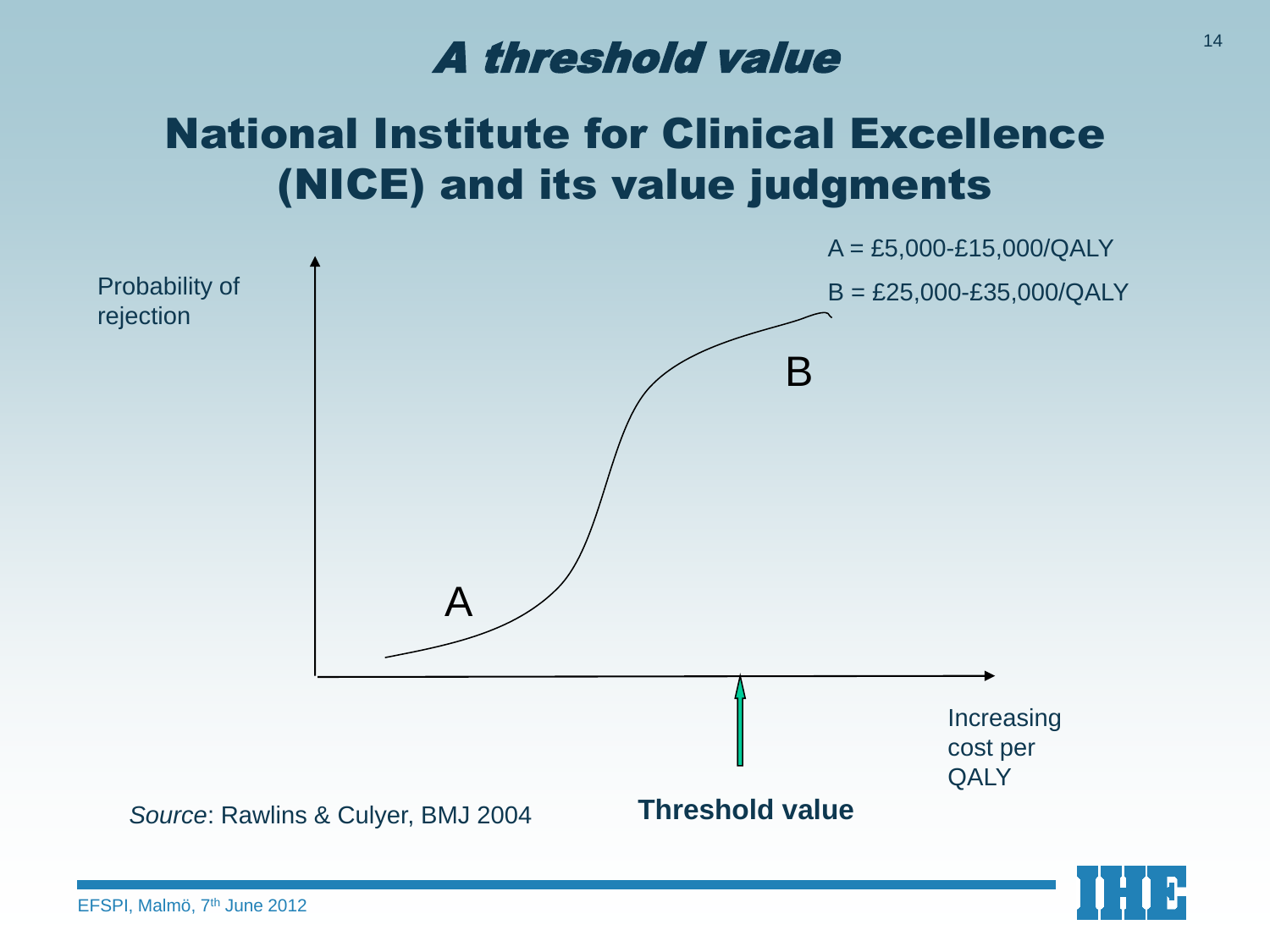## 4. The link between transport and health care sectors WTP for a QALY

VSL

Value of a QALY = Number of Quality Adjusted life Years Lost

In Sweden SEK 21,0 million (2006 prices) is an accepted VSL in the transport sector.

Using the methods by Persson & Hjelmgren (2003), this corresponds to a value of SEK 845,000 per QALY gained

Se also:

Mason H, Jones-Lee M, Donaldson C. Modeling the monetary value of a QALY: A new approach based on UK data. Health Economics, 2009;18:933-950.

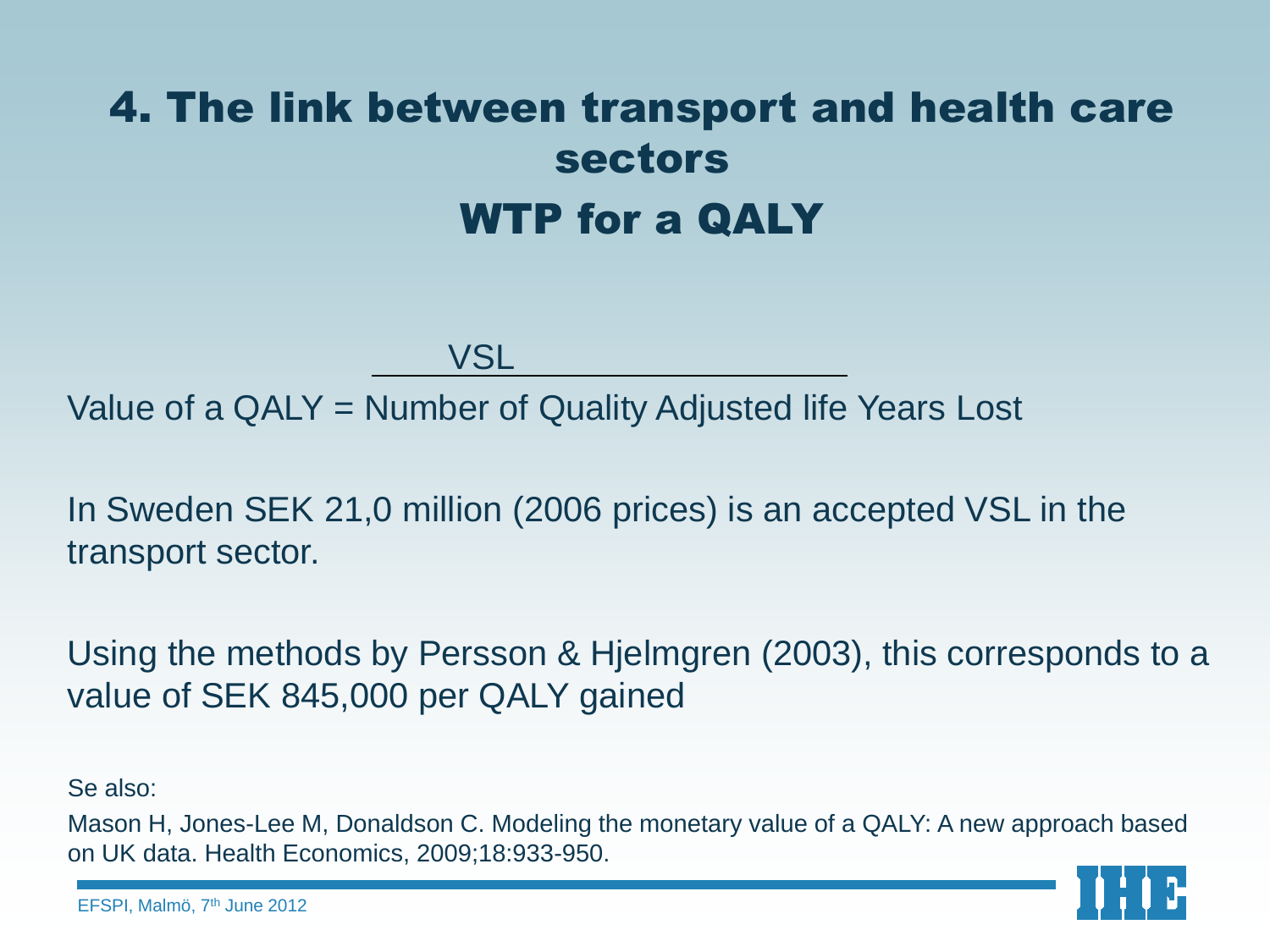#### A threshold value (cont.) Severity/"need" adjusted reimbursement decisions compared with a constant cost-effectiveness threshold

Cost/QALY

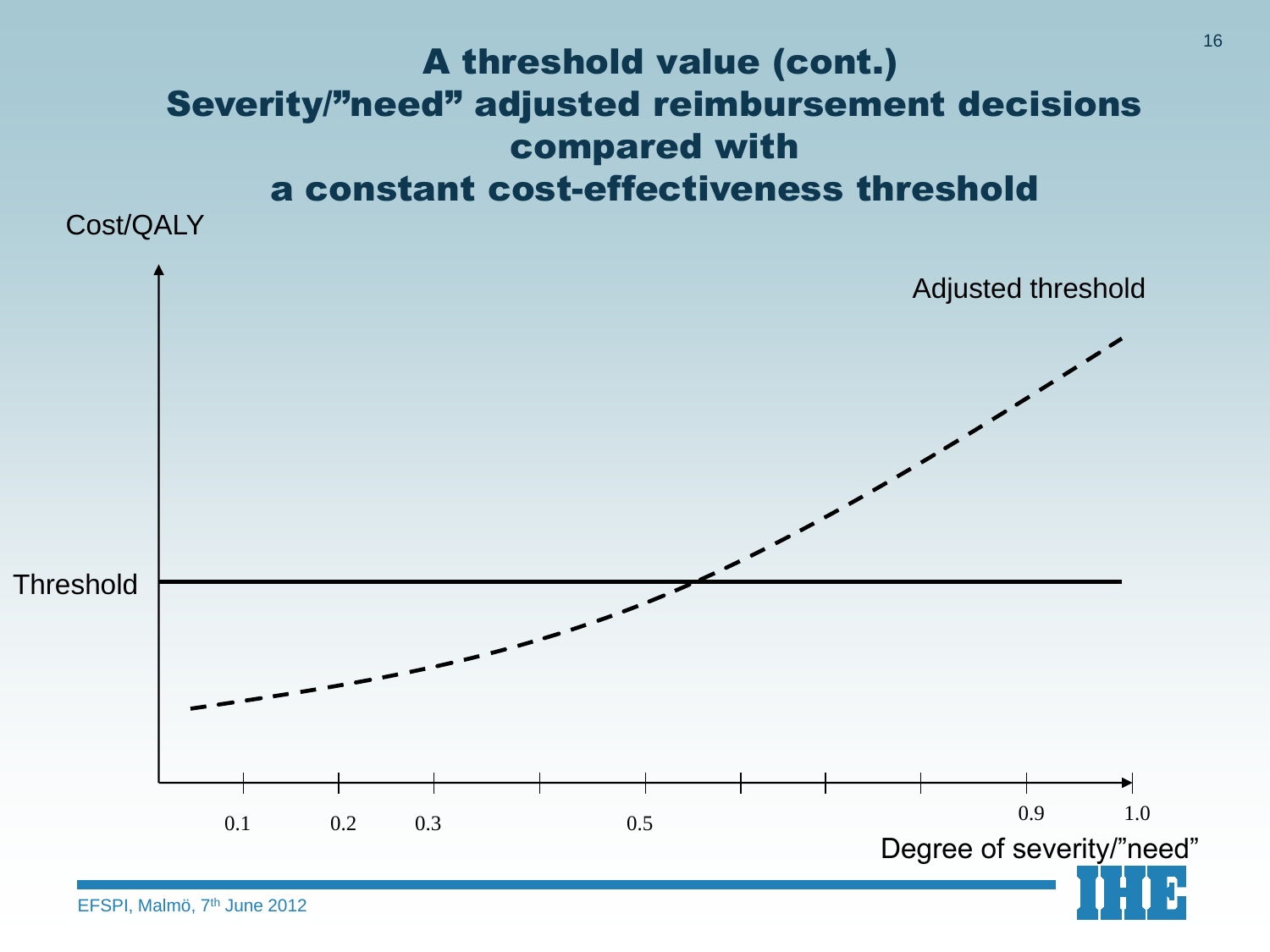#### Cost per QALY and disease severity



\*Lower effect and lower cost than the comparator. Thus a saving per QALY lost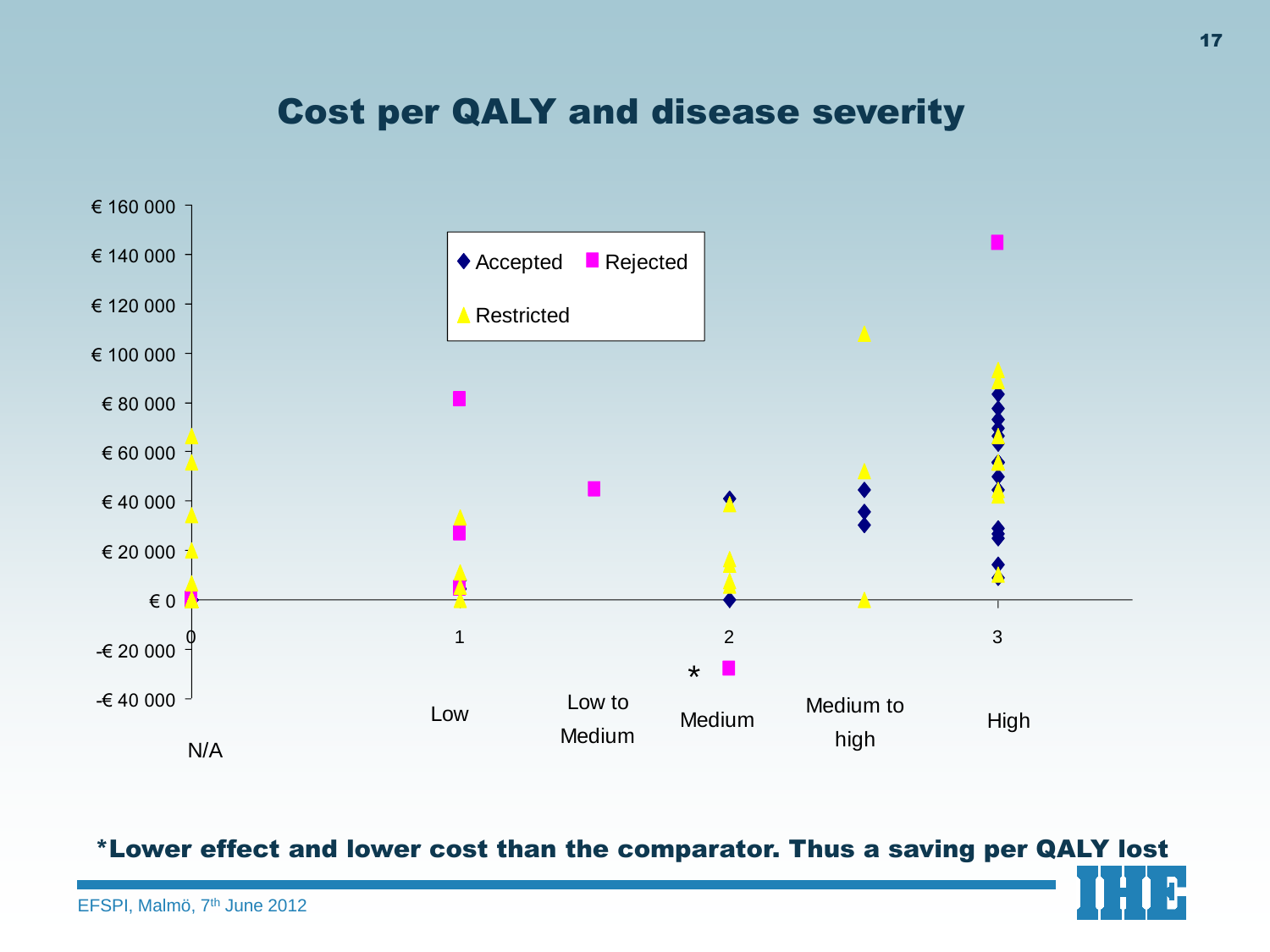### 5. Discussion The importance of threshold values in health care

- Volumes in pricing and reimbursement decisions Value based Pricing (VBP)
- Volumes in treatment guidelines
- Price premium for innovative new products
- Signals influencing firms R&D decisions

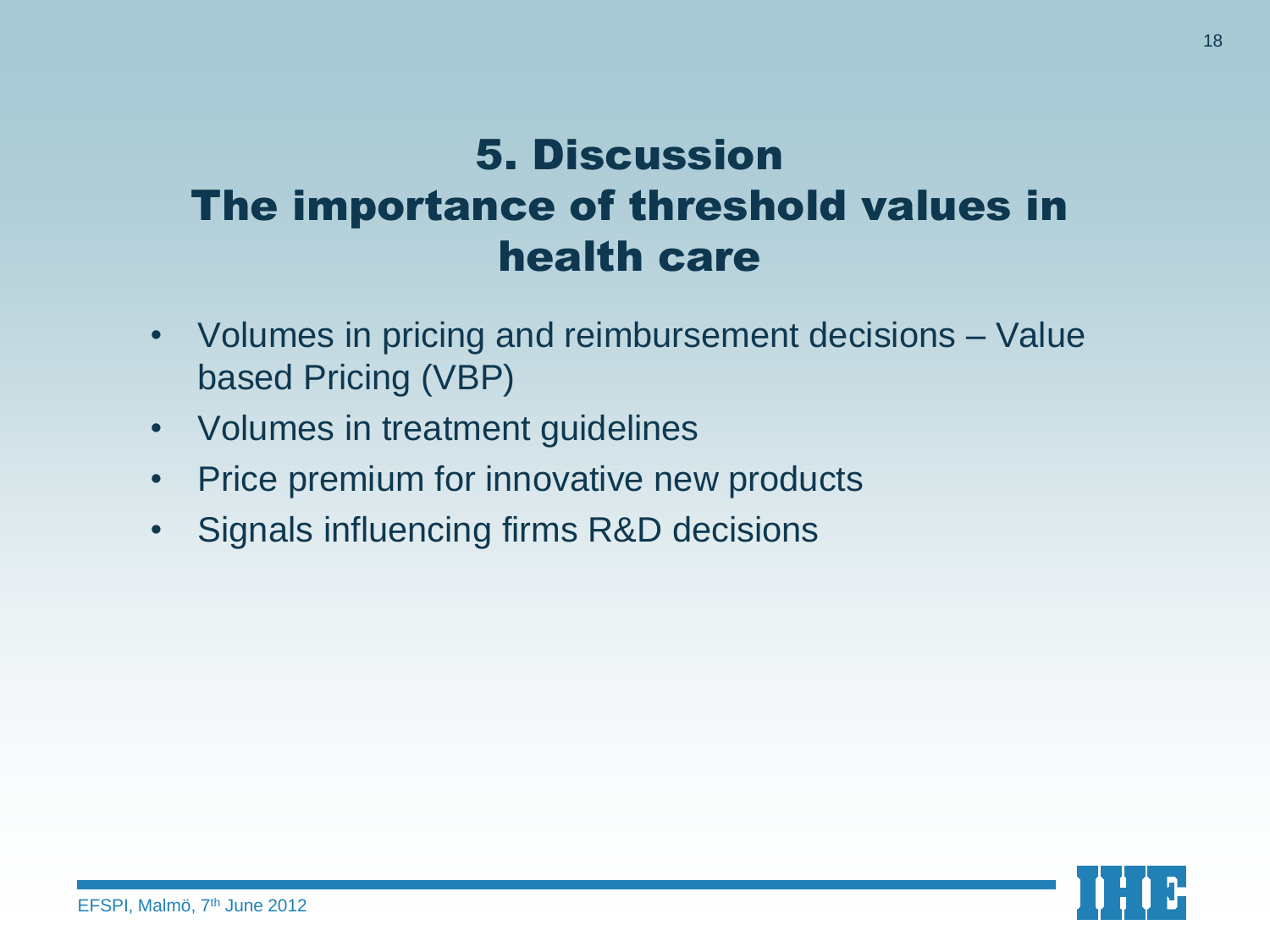#### Value Based Pricing (VBP) of pharmaceuticals

"Value Based Pricing or Value optimized pricing is a business strategy. It sets selling prices on the perceived value to the costumer, rather than on the actual cost of the product, the market price, competitors prices, or the historical price." (Ref. Wikipedia)

The goal of VBP is to align price with value delivered.

VBP is dependent upon an understanding of how customers measure value.

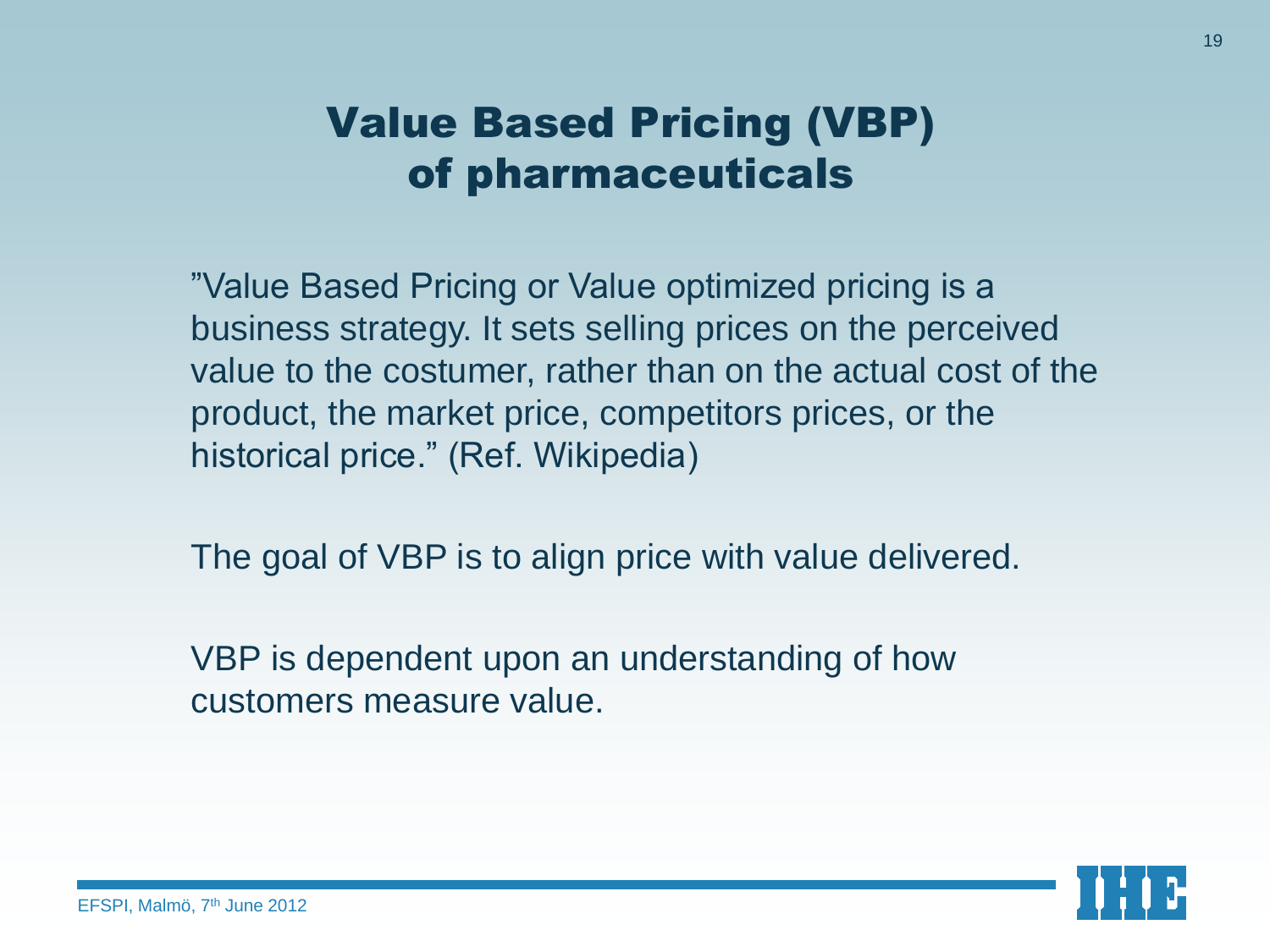### Diminishing marginal utility of drug treatment

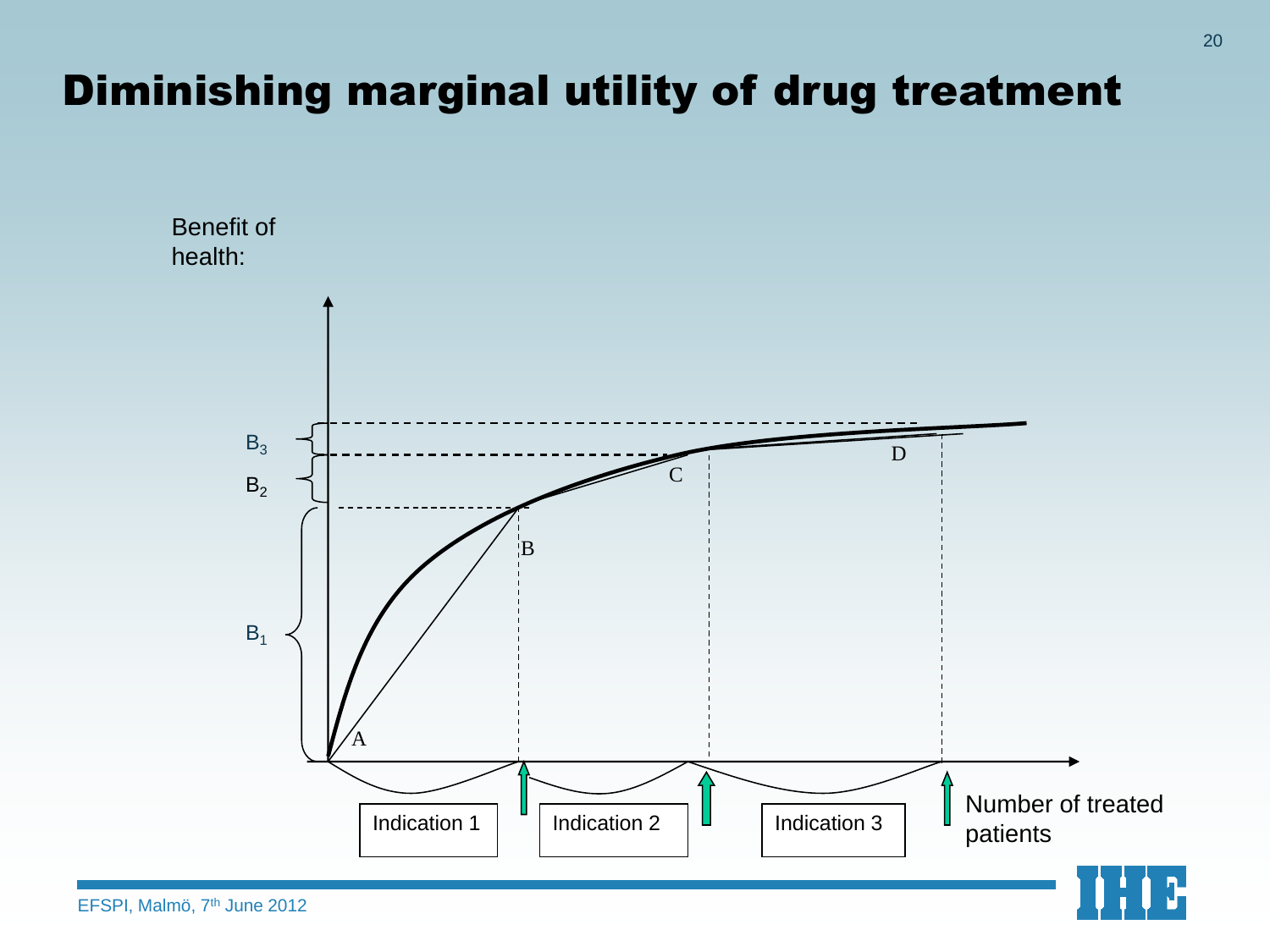#### Corresponding



#### Price, volume and consumer surplus in VBP



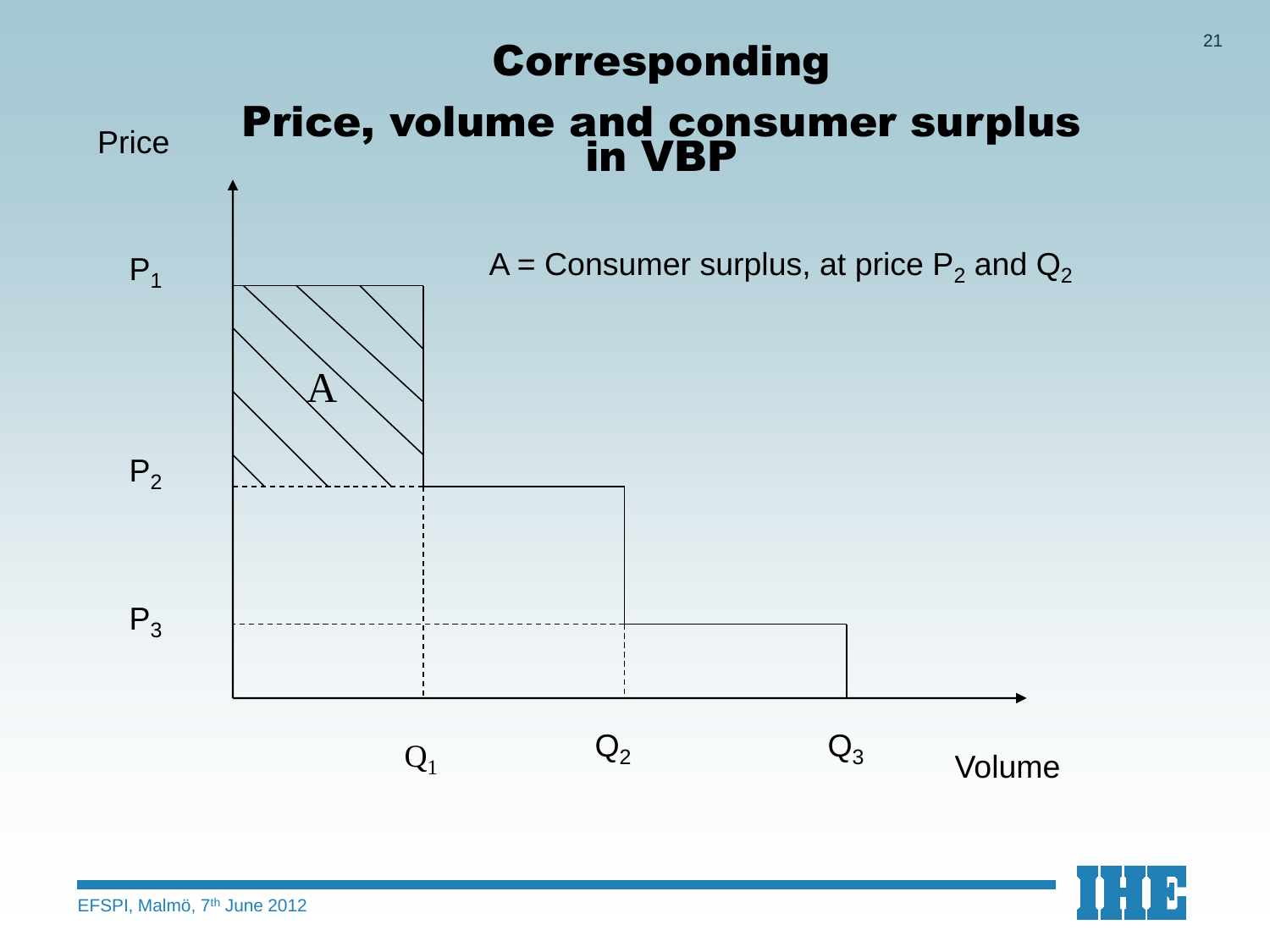#### Signals influence firms R&D investment decisions

- Cost-effectiveness thresholds, whether they are set explicitly or observed implicitly via historical reimbursement decisions, serve as a signal to firms about the commercial viability of their R&D projects.
- Thresholds set too low (below the economic value of the health benefit) will result in R&D investment that are too low.
- Similarly, thresholds set to high will result in inefficiently high levels of R&D spending.

Source: Vernon et al. Economic Evaluation and Cost-Effectiveness Thresholds. Pharmacoeconomics 2009;27:797-806

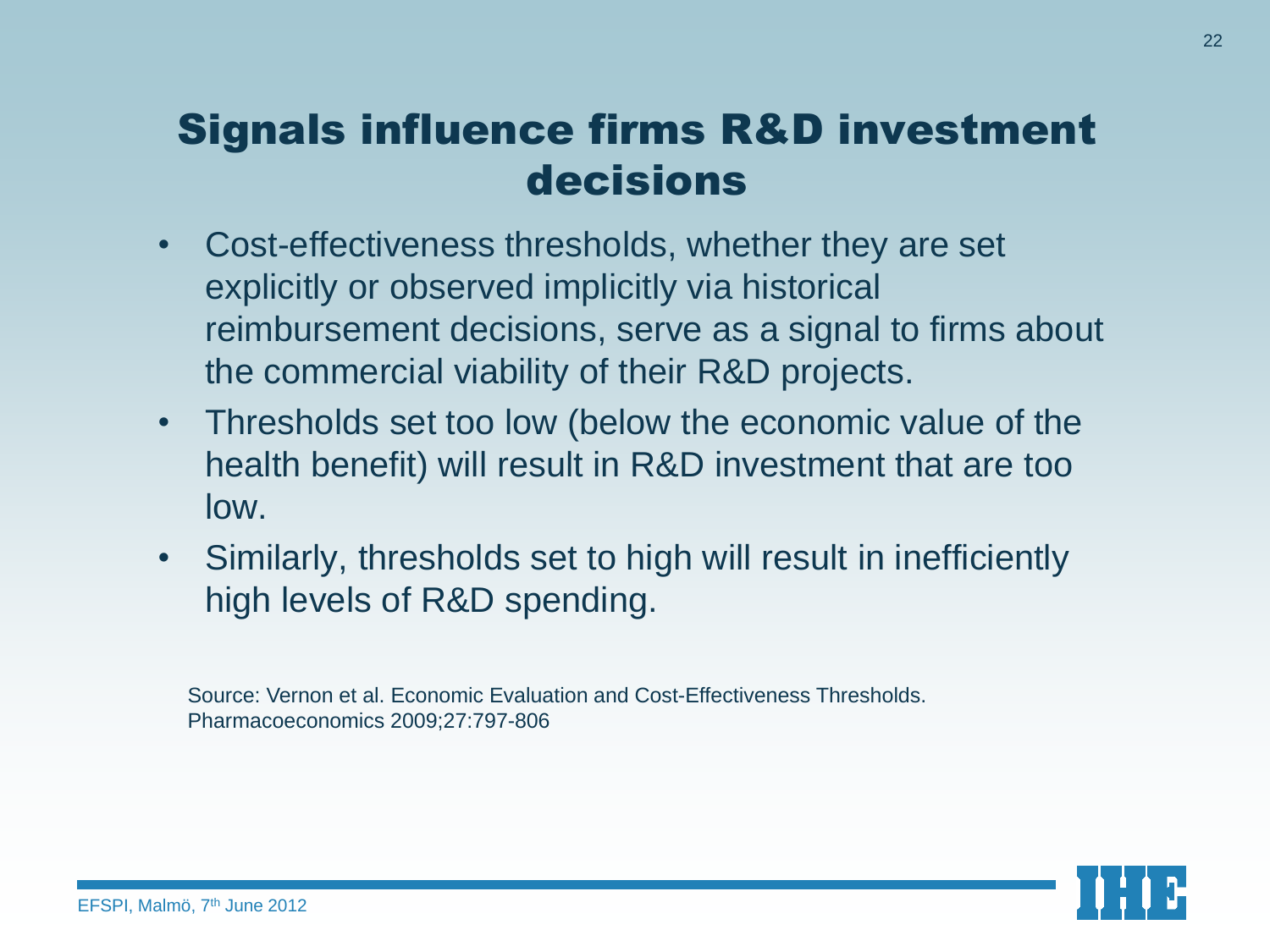# EuroVaQ

- EU-project, 13 universities in 10 countries, three years
- Three approaches:
	- Modeling the value of QALY from accepted VSL in each country
	- A survey in each country to estimate the value of a QALY, using stated preference methodology
	- Q-methodology, in order to estimate impact of additional criteria



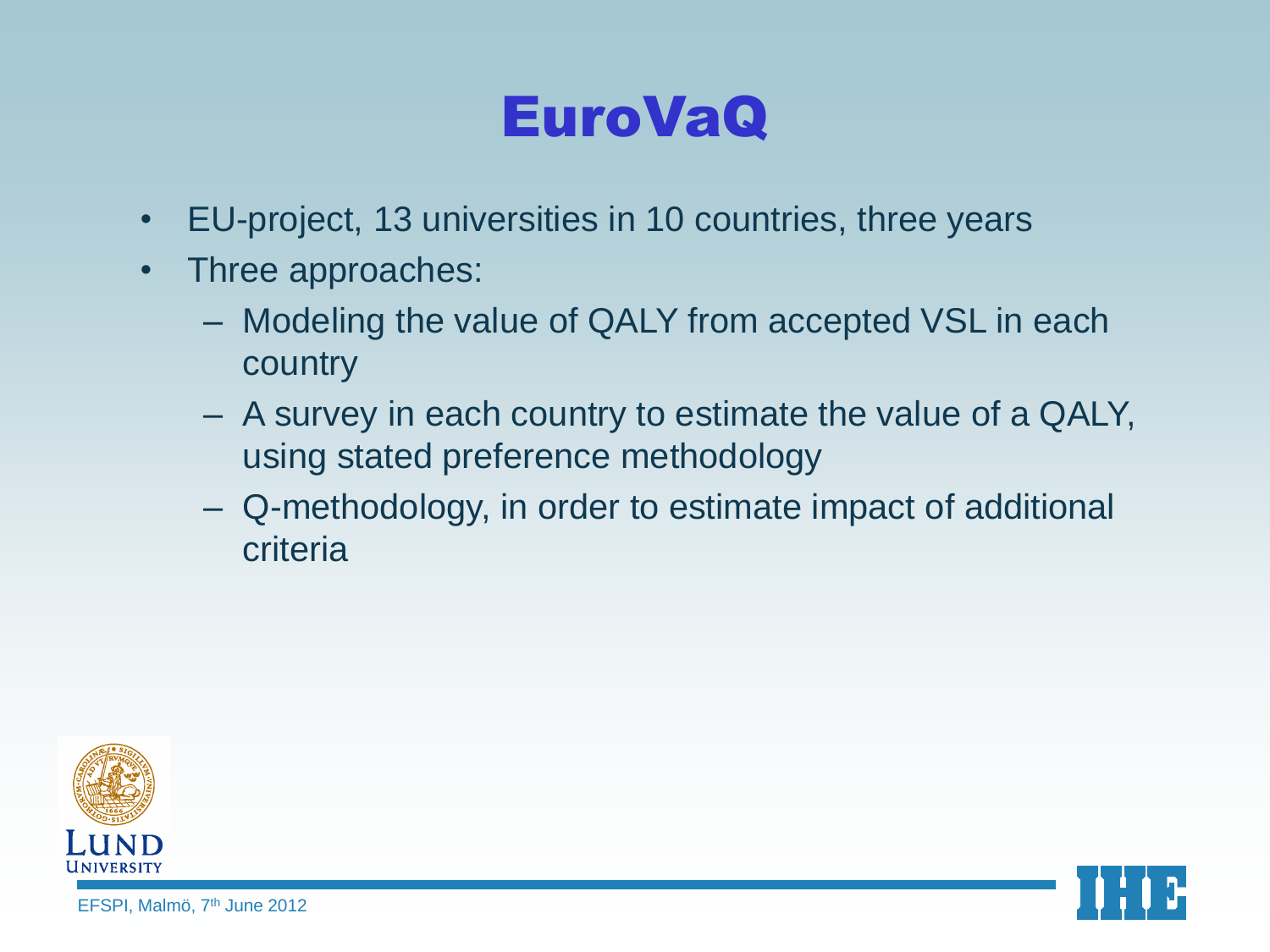### Valuation of safety and health

#### **Transport**

- Transparent, 2006 prices:
	- VSL=21 million SEK
	- Severe casualty: 3.5 million SEK
	- Slight casualty: 133 000 SEK
- On-going research and revisions of the values

#### **Health Care**

- Value of a QALY exist in Sweden but is not explicit outside the TLV board
- Some research, e.g. EuroVaQ
- NICE £30,000 per QALY gained